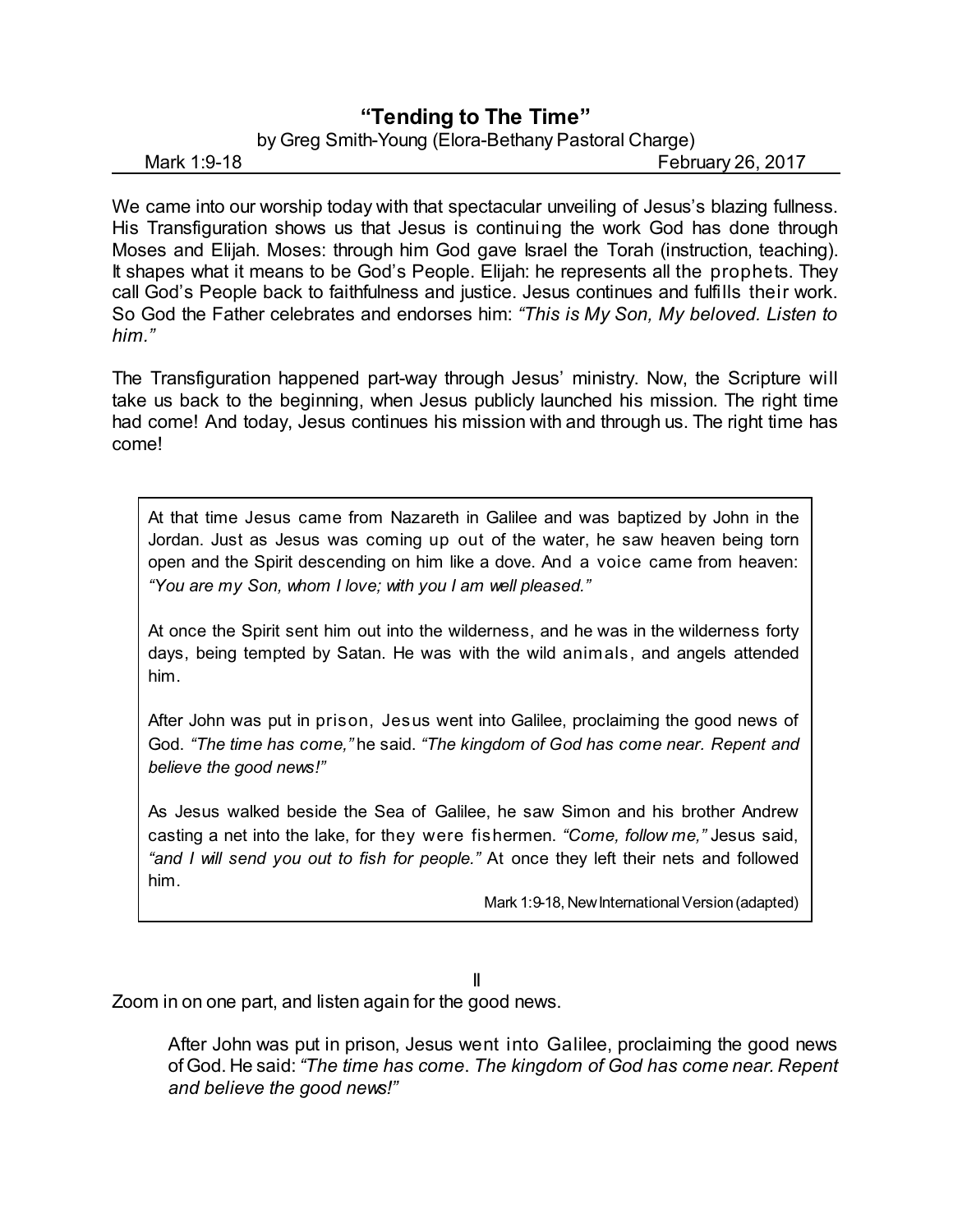What's the good news? "*The kingdom of God!*"

God's Kingdom happens where God reigns, where God's rule is acknowledged and realized. It's where God's ways are followed, where people live as God's People, where God's justice and peace flourish. In those days, people had been waiting for God's Kingdom for a very long time. In our days, folks don't call it that. Still, we have this strong sense that so much is wrong and needs to be made right. When we chase after the wrong solutions, we only make things worse. Yet that yearning only grows.

What's Jesus' good news? God's Kingdom "*has come near*."

Close. You can almost touch it. That far-off hope is now. That long-awaited morning is breaking the horizon, spilling light into the darkness. There are cracks in the wall. There are raindrops in the desert. There are buds on the trees. The curtain is being pulled back, and prayers answered.*<sup>1</sup>*

God's Kingdom . . . the Reign of God . . . it's right here! So says Jesus.

It's the right time!

III

We can think about time in a couple of ways. They are captured in two Greek words.<sup>2</sup>

First, *chronos*. It's "time" in the sense of one minute after another, one day leading to the next, one year following the one before. We keep track of *chronos* on a clock or a calendar. "I've got dinner reservations at 5:30." *Chronos*-time tells me to eat. "My anniversary is July 3." *Chronos-*time tells me to buy flowers.

But there is also *kairos*. It describes an event, a moment. *Kairos*-time intrudes into *chronos*-time "I'm hungry." My grumbling belly tells me it's *kairos*-time to eat. "I'm so in love with you." My full heart tells me it's *kairos*-time to buy flowers.

A *kairos*-moment can emerge because of something good. Or, a *kairos*-moment can emerge because of something bad. Rarely are *kairos*-moments neutral.

*Kairos*-moments are speed bumps. They can jar us! They make us slow down.

<sup>1</sup> Mike Breen puts it this way: *"In essence, Jesus is saying a great opportunity is available: God's kingdom* is within reach for all of us. "The kingdom of God is near" means that if you reach in the right direction, your hand will disappear through the curtain of this world and reappear in the reality of the next world. There is a portal in time that we can't see, and the in-breaking of God's presence is about to take place." Building a Discipling Culture Second Edition (3DM, 2011), 57.

 $2$  Breen, 55f.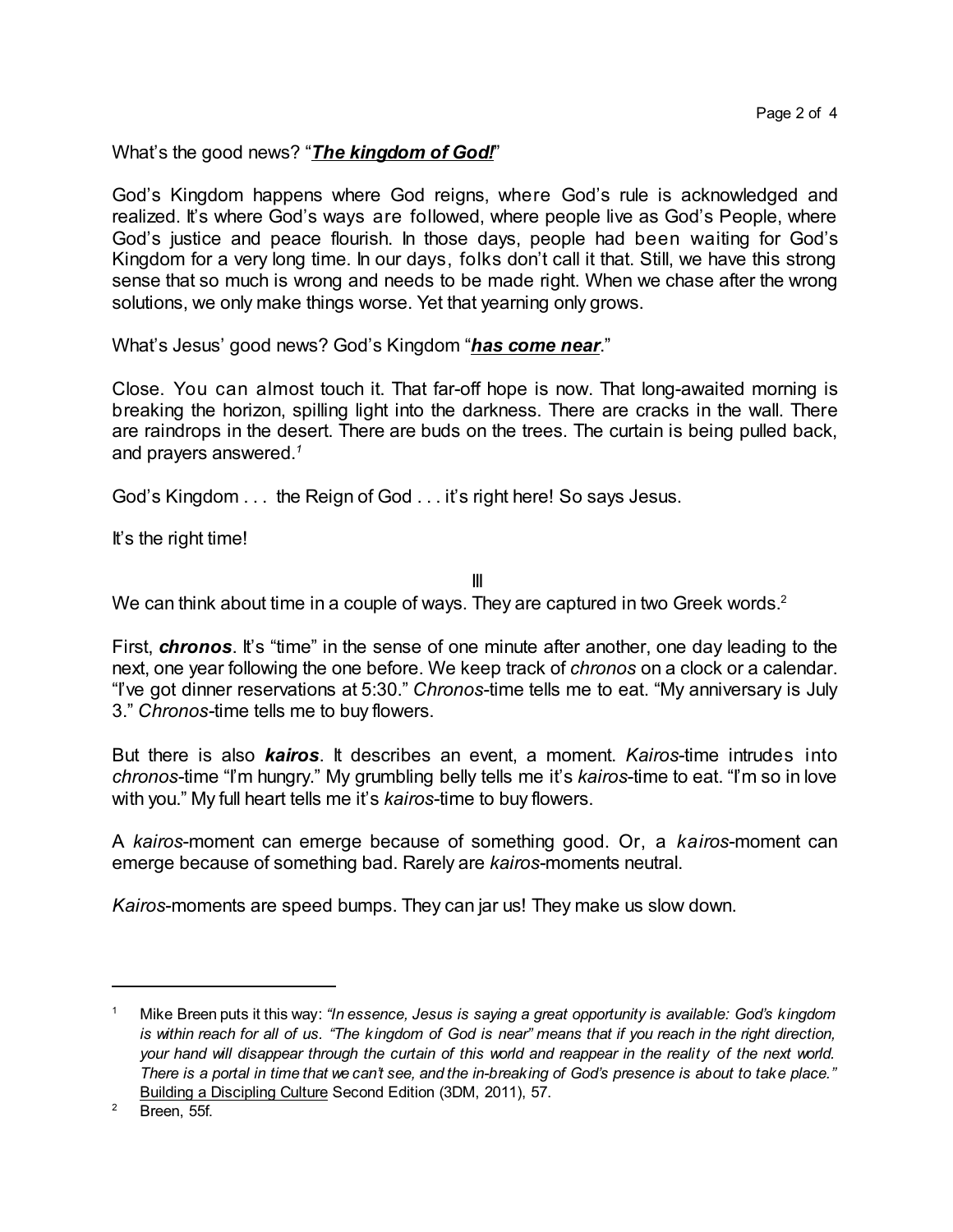*Chronos*-time says it's September 9, time to pick apples. *Kairos*-time sees the apples are ripe, so pick them.

A *kairos*-moment is pregnant. It is full of possibility. God uses a *kairos*-moment to break into our ordinary *chronos*-time, and birth something new in us.

What is the *kairos*-moment in the Bible reading? Other *kairos*-moments led up to it. Jesus was baptized and heard God's stunning affirmation. In the wilderness, Jesus overcame temptations that challenged to his identity and mission. Both were *kairos*-moments. But the one that launched Jesus was what?

John — his cousin who baptised him and proceeded him — John was put in prison.

IV

We can ignore a *kairos*-moment. We can be paralyzed by it. We can try to go back to what it was like before.

Or, we can stop and pay attention to it. A *kairos*-moment is an opportunity God is giving.

Now if it is something bad that has happened, I'm not saying it is suddenly good with a smiley-face. But even in those toughest moments, God works to birth something new.

Mike Breen has an approach that helps us engage our *kairos*-moments. I'm just starting to learn and use it myself. So I'm just going to give you a taste. Breen is big on using shapes to help us follow Jesus. For this, he uses a circle.<sup>3</sup>

When Jesus announces, "God's Kingdom is near" — a *kairos*-moment, what does he say to do next?

Repent and Believe. In a *kairos*-moment, Jesus invites to enter into a circle of repenting and believing.

Repenting is about changing.<sup>4</sup> It's changing your heart, habits, priorities, values, thinking, and actions. *What is Jesus showing me, in this* kairos-*time, that I need to change?* Repenting changes direction. **Believing** lets us go along a new way.*What is Jesus leading me to do now?* Trusting Jesus, we move forward in faith, learning new ways.

Here's the big take-out today: *Kairos*-moments matter. They can be challenging, even painful. But paying attention and tending to these moments, we will see God using them to lead us deeper into God's Kingdom. By the processes of repenting and believing, in community with other disciples, Jesus will teach us to follow him.

Breen, chapter 6.

The word *metanoia* literally means "to change one's mind."